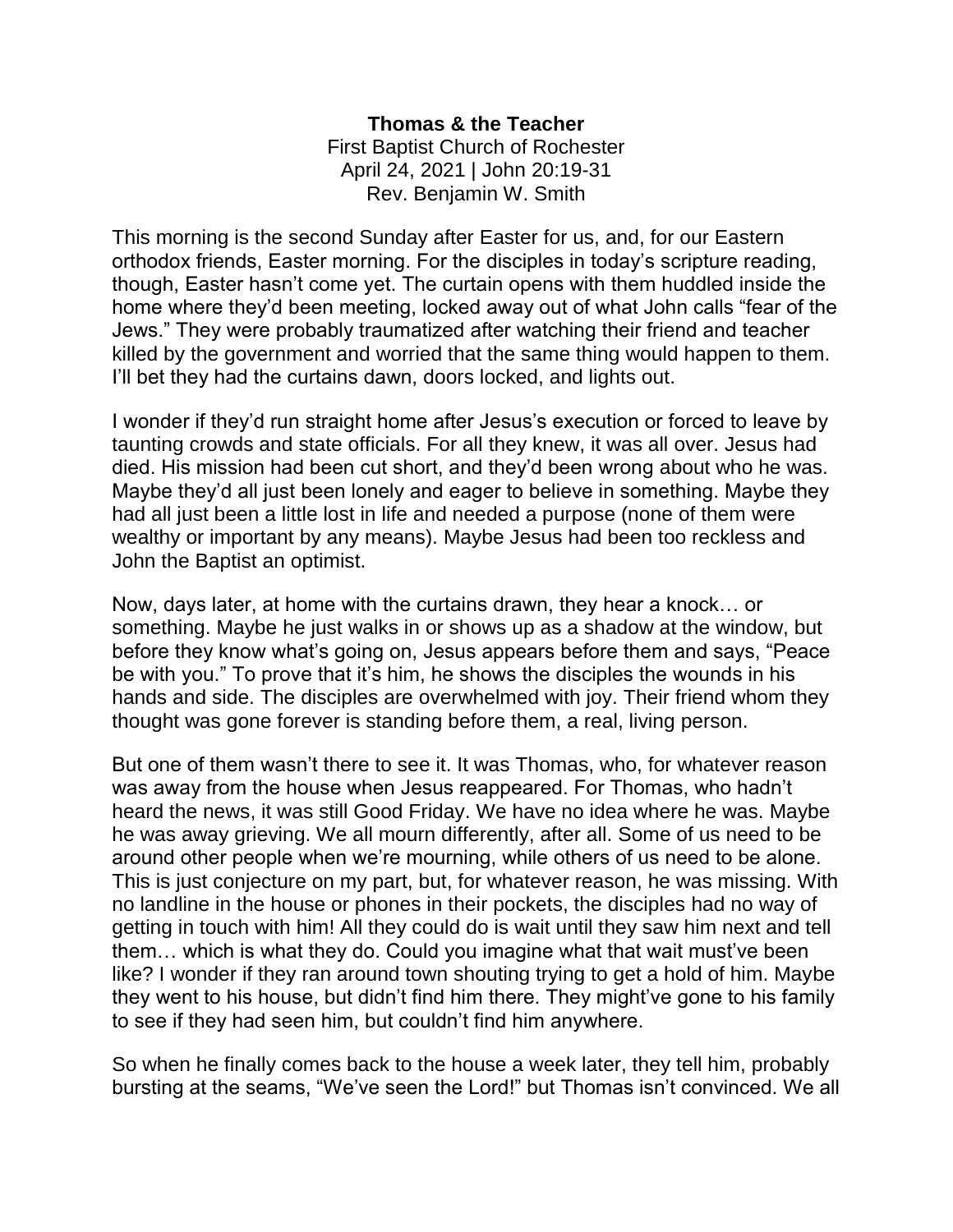know what he says: "Unless I see the mark of the nails in his hands, and put my finger in the mark of the nails and my hand in his side, I will not believe" (20:25). He stays like this for a week, unconvinced and full of doubt. While the other eleven celebrate and party, Thomas continues to grieve.

A lot of well-meaning ministers use Thomas' doubt as an opportunity to teach people about blind faith, the idea that Christians should believe in the resurrection of Jesus despite suspicion and without evidence. For these folks, Thomas teaches us what *not* to do, how *not* to respond, and what faith and discipleship *aren't*. I don't know about you, though, but I see myself most in Thomas here. You better believe I would've been right there with him had I been away from the house that day. I would've thought that the disciples were trying to trick me or that their grief had led to a shared delusion and that this misconception was just their way of processing. A woman I grew up with once told me, "Joy is not my default." I would've approached this news with suspicion, doubt, and without default joy. I would've also been upset, because, I mean, what a cruel joke to play on somebody! I can't help but feel badly for Thomas and see myself in his shoes.

This isn't the first time Thomas has stood apart from the other eleven. Eight chapters ago, as death threats against them escalated, the disciples received the news that their friend Lazarus was near the point of death. Afraid for their lives, the disciples tried to talk Jesus out of going back to Lazarus' hometown of Bethany. Jesus was determined to go back despite the dangers, and Thomas speaks up: "Let us also go, that we may die *with* him" (11:16). While the other eleven were ready to stay behind, Thomas made it clear he planned to stick with Jesus… even to die with him. He remained so loyal to his friend that he would even risk death if it meant standing by his side. The disciple's gloomy pessimism seems to me more a sign of his *devotion* to Jesus than a sour attitude or lack of belief. Rather, Thomas believed in who Jesus was so much that he was willing to put his own life second.

In fact, he appears so loyal to Jesus that, for almost every time John mentions the other eleven disciples, Thomas is named. Thomas stood by his friend through it all, through every miracle and sermon. The disciple had seen Jesus heal the sick and raise people from the dead again and again. He knew the power Jesus had over death and had seen it with his own eyes. There was no doubt in Thomas' mind that Jesus could do miraculous things. Now, hearing that Jesus himself has risen, Thomas acts as his usual self and wants visible signs.

This behavior is part of a pattern for Thomas. In addition to being loyal, Thomas has always been full of questions, ones that have inspired Jesus to say say of his most memorable words. Near the end of his ministry, after predicting his betrayal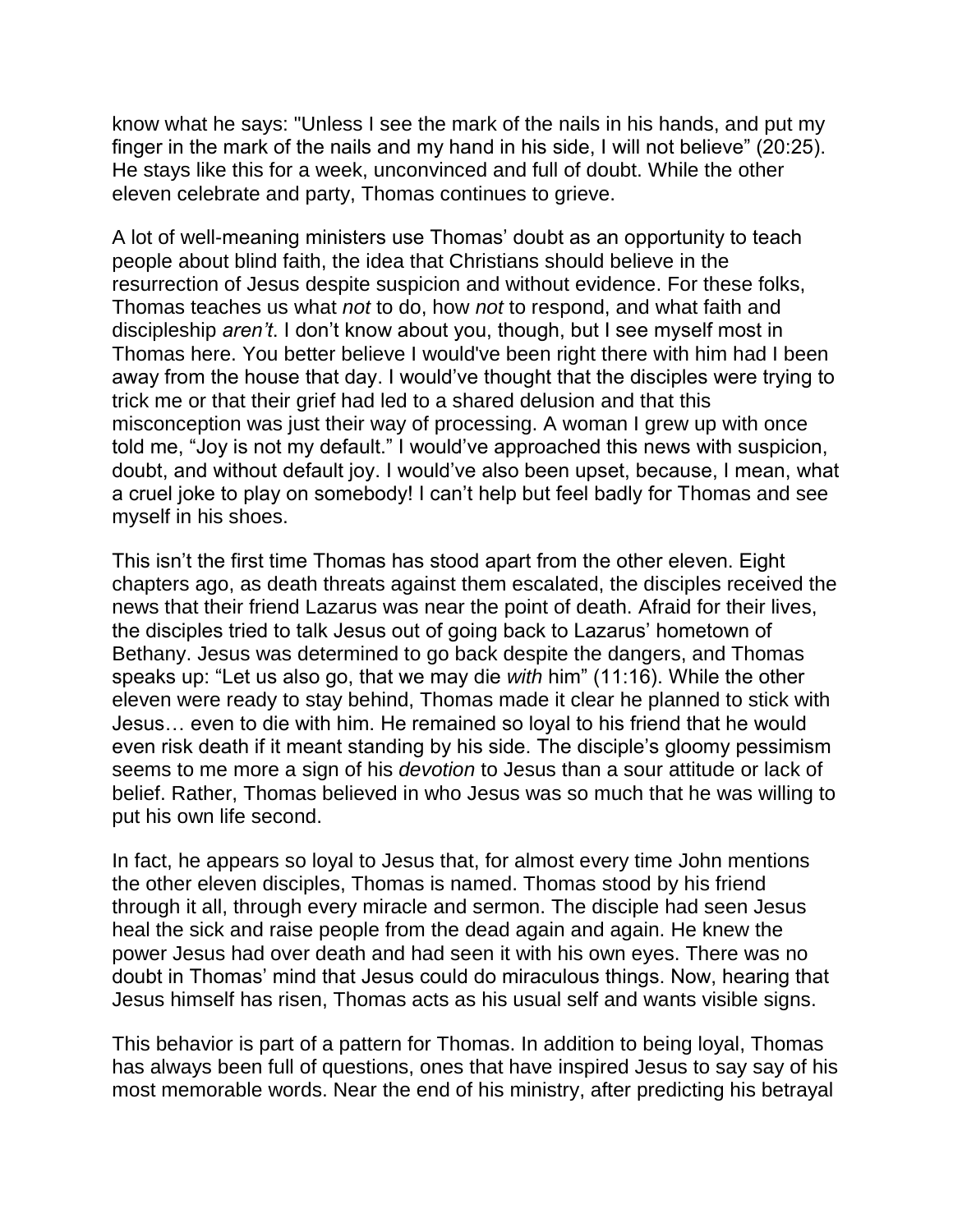and Peter's denial of him, Jesus comforts his disciples, telling them that he's going to prepare a place for them and that they know the way to this place. But Thomas interrupts and says, "Lord, we *don't* know where you're going, so how can we know the way?" (14:5). Jesus responds, "I am the way and the truth and the life. No one comes to the Father except through me. If you really know me, you will know my Father as well. From now on, you do know him and have seen him" (14:6-7). Would we know Jesus as well as we do without Thomas' hangups?

Pop culture thinks otherwise. In Chaucer's 15th-century *Summoner's Tale*, the grouchy old skeptic is named Thomas. Not a very nice thing to do to the disciple who stood by the side of Jesus for so long. That's totally unfair! In a song called *Doubting Thomas* by Chris Thile, current host of Thacker Mountain Radio Show on NPR and the former lead singer of bluegrass-pop band Nickel Creek, he sings, *I'm a doubting Thomas. // Can't keep my promises. // Oh, me of little faith.*  On top of this, a lot of medieval art portrays Thomas as greedy and groping, reaching out unintelligently to feel his friend's scars. Today if you call somebody a doubting Thomas, you're not saying anything nice about them.

John sometimes refers to John as Diddymus, which in Greek means *twin*, almost as if to say that Thomas reflects one of two sides of faith: the bad one. But if you ask me, the two sides of faith aren't doubt and certainty, but, instead, these two sides are part of a *polyhedron* of faith in which doubt and certainty are only *two* sides. Instead of looking at Thomas as an example of weak faith, I see him an example of faith *should* look like, a faith that stands by Jesus the whole way, even when things defy logic and questions bother us. For all the loyalty Thomas has shown Jesus across his life and ministry, the church has gotten hung up on one question he asked at the very end of it all.

Have you ever had a friend who says what everyone else is thinking? All of us have that friend; some of us might even *be* that friend. I mention this to say that John tells us nowhere that Thomas was the only one in disbelief. He may have just the only one who spoke up. I wonder who else in the room wasn't convinced when Jesus showed up. After all, the disciples have a track record for not always recognizing Jesus. Earlier in Luke's story, Jesus walks with the disciples on the road to Emmaus for miles and miles without them recognizing him until they sat down for dinner together afterwards! In John's version, when Jesus consoles Mary in the cemetery, she thinks the person whose face and voice she's known for years is a gardener. Later, when some of the disciples were fishing, Jesus calls out to them with advice for catching more fish, saying, "Cast your nets to the right side of your boat." They caught 153 fish, after which only one of them (John) recognized Jesus."